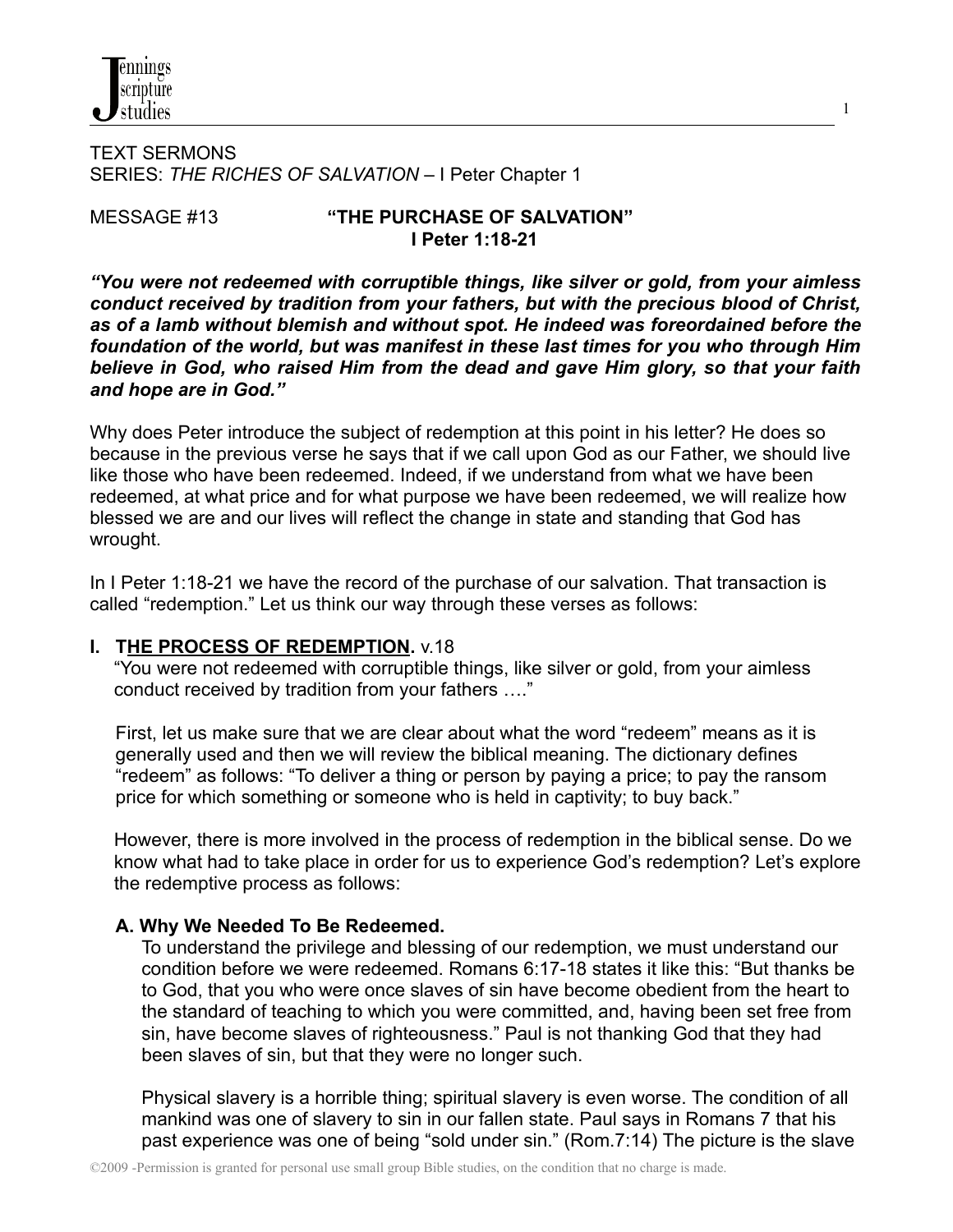

market where slaves are bought and sold.

**Illust.** Joseph was sold into slavery by his brothers and was taken to Egypt. "And Potiphar, an officer of Pharaoh, captain of the guard, an Egyptian, bought him from the Ishmaelites who had taken him down there." (Gen.39:1) The Bible pictures all sinners as servants of sin in this world, of which Egypt is a type.

### **B. What God Did To Redeem Us.**

In the New Testament there are three different Greek words used to translate the meaning behind the word "redeem" or "redemption," and without an understanding of these words, we lose much of the meaning behind the work of redemption. The words are:

- "Agorazo" meaning, to purchase *in* the market place;
- "Exagorazo" meaning, to deliver *out* of the market place;
- "Lutroo" meaning, to loosen and set free.

Visualize this scene - it is a slave market, where slaves are bought and sold. Sinners are the slaves. The Lord Jesus Christ enters the market place of the sinner-slave trade and sheds His blood as the ransom price of redemption, thus paying for the sinnerslave's freedom. That is "agorazo" meaning, paying the purchase price. We read about that payment in these words, "For you are bought ("agorazo") with a price." (I Cor. 6:2) Do not miss the point: this is payment made *in* the market. However, redemption is more than paying the purchase price.

There is another action the Redeemer takes in addition to paying the price required, and that is, He takes the sinner *out* of the slave market! That is the word "exagorazo" meaning, to deliver *out* of the sinner-slave market! To pay the purchase price and leave the slave in the slave market is not completed redemption. We read about this aspect of redemption in the following verse: "Christ has redeemed ("exagorazo") us from the curse of the law, having become a curse for us, for it is written, 'Cursed is everyone who hangs on a tree.'" (Gal.3:13)

There is yet a third action in God's redemptive work. The third word behind "redemption" is "lutroo" meaning to loosen or to set free. Christ Jesus, in His work of redemption, entered the sinner-slave market, paid the redemptive price, took the sinner out of the sinner-slave trade and freed the sinner! That is the word "lutroo." It is used in Titus 2:14 and reads as follows, "Who gave Himself for us, that He might redeem ("lutroo" loose) us from all iniquity and purify for Himself His own special people, zealous for good works."

All of this may seem academic to the casual Christian but to the deeply grateful child of God it is precious truth.

> "Redeemed, how I love to proclaim it, Redeemed by the blood of the Lamb, Redeemed through His infinite mercy, His child and forever I am."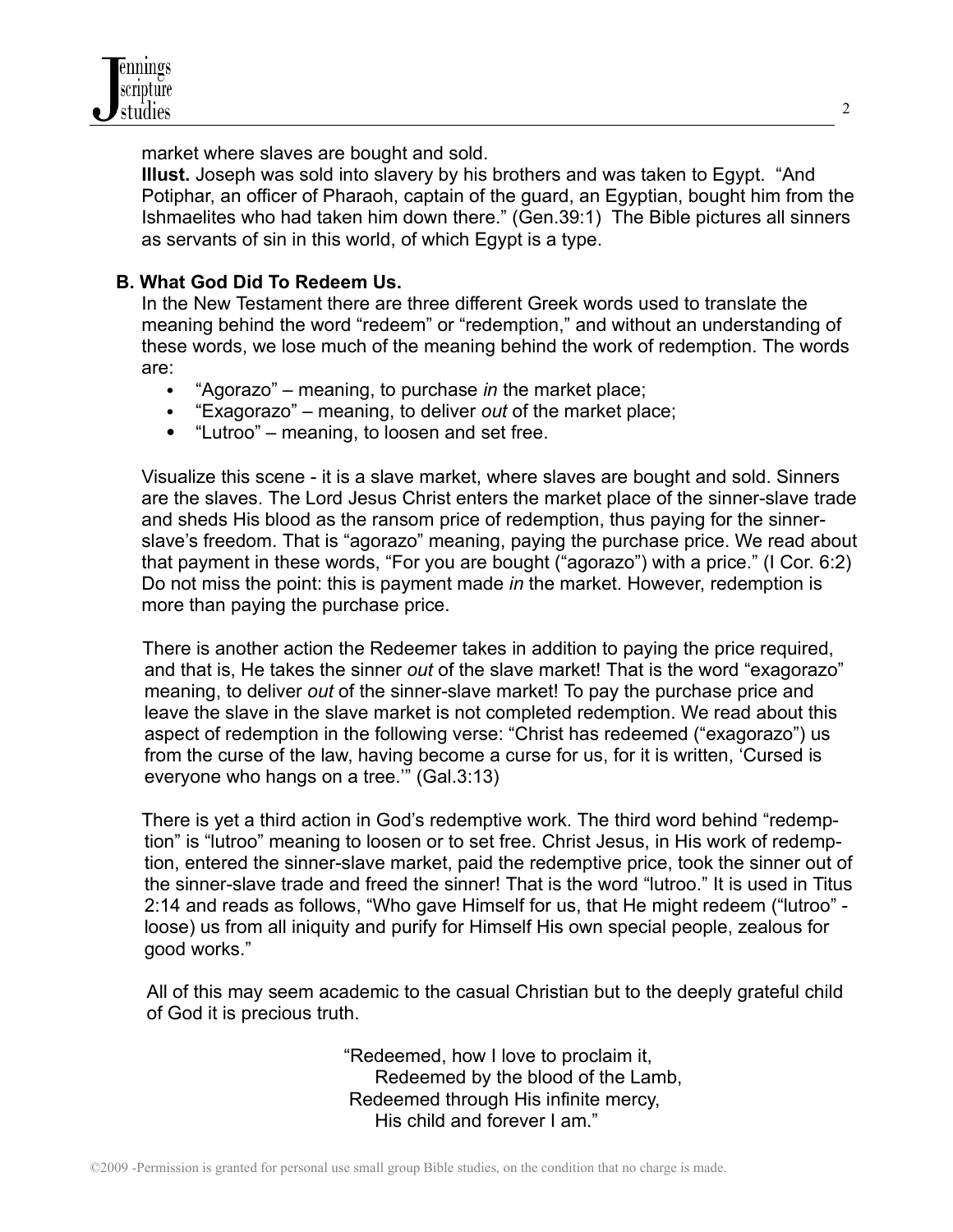# **II. THE PERSON OF REDEMPTION.** v.19

"….the precious blood of Christ, as of a lamb without blemish and without spot…."

No other person in all of human history has ever been called Redeemer, other than the Son of God, God the Son, our Lord Jesus Christ. There have been those who were selfproclaimed religious leaders; those who claimed to be "saviors"; false prophets who led gullible souls astray. But none claimed to be the Redeemer of mankind for they did not meet the qualifications, nor could they ever.

In the Old Testament in Israel, there were those who became so poor that they sold their land or even themselves into slavery for a set time and for a price. In Leviticus chapter 25 are laws pertaining to their ransom or redemption, whether for property or their persons. In the chapter is the Law of the Kinsman Redeemer in vs. 47-50. There were several requirements that had to be met:

**A. The one who was to be the redeemer must be near of kin.** (Lev. 25:48,49) The Lord Jesus, our Redeemer met the qualification: "He was made in the likeness of men" ((Phil. 2:7); "Wherefore in all things it was proper for him to be made like his brethren, that he might be a merciful and faithful high priest in things pertaining to God, to make reconciliation for the sins of the people." (Heb. 2:17)

### **B. The one who was to be the redeemer must be willing to redeem.**

It was possible that a kinsman would not be willing to redeem his fellow kinsman. However, Christ, our Redeemer was "not willing that any should perish but that all should come to repentance." (II Peter 3:9)

### **C. The one who was to be the redeemer must be able to redeem.**

There was the possibility that one near of kin was willing to redeem his relative, but was not able due to insufficient resources. Not so with our Redeemer! "He is able to save them to the uttermost that come unto God by him." (Heb.7:25)

The whole of the human race was enslaved by the original sin of Adam and Eve, the heads of the race. They willingly shackled themselves and us by their disregard for God's edict, disobeyed Him and consequently, "By the one man's disobedience the many were made sinners." (Rom. 5:19a) But that is not the end of the story! Romans 5:19 goes on to declare, "So by the one man's obedience the many will be made righteous." It was the Lord Jesus "who became obedient unto death, even the death of the cross." (Phil. 2:8)

He is our Kinsman Redeemer; He was willing to pay the price of our redemption; He was the only One Who was able to do so. Praise God that "He has delivered us from the domain of darkness and transferred us to the kingdom of his beloved Son." (Col.1:13)

> "He is so precious to me, He is so precious to me; It's heaven below My Redeemer to know, For He is so precious to me."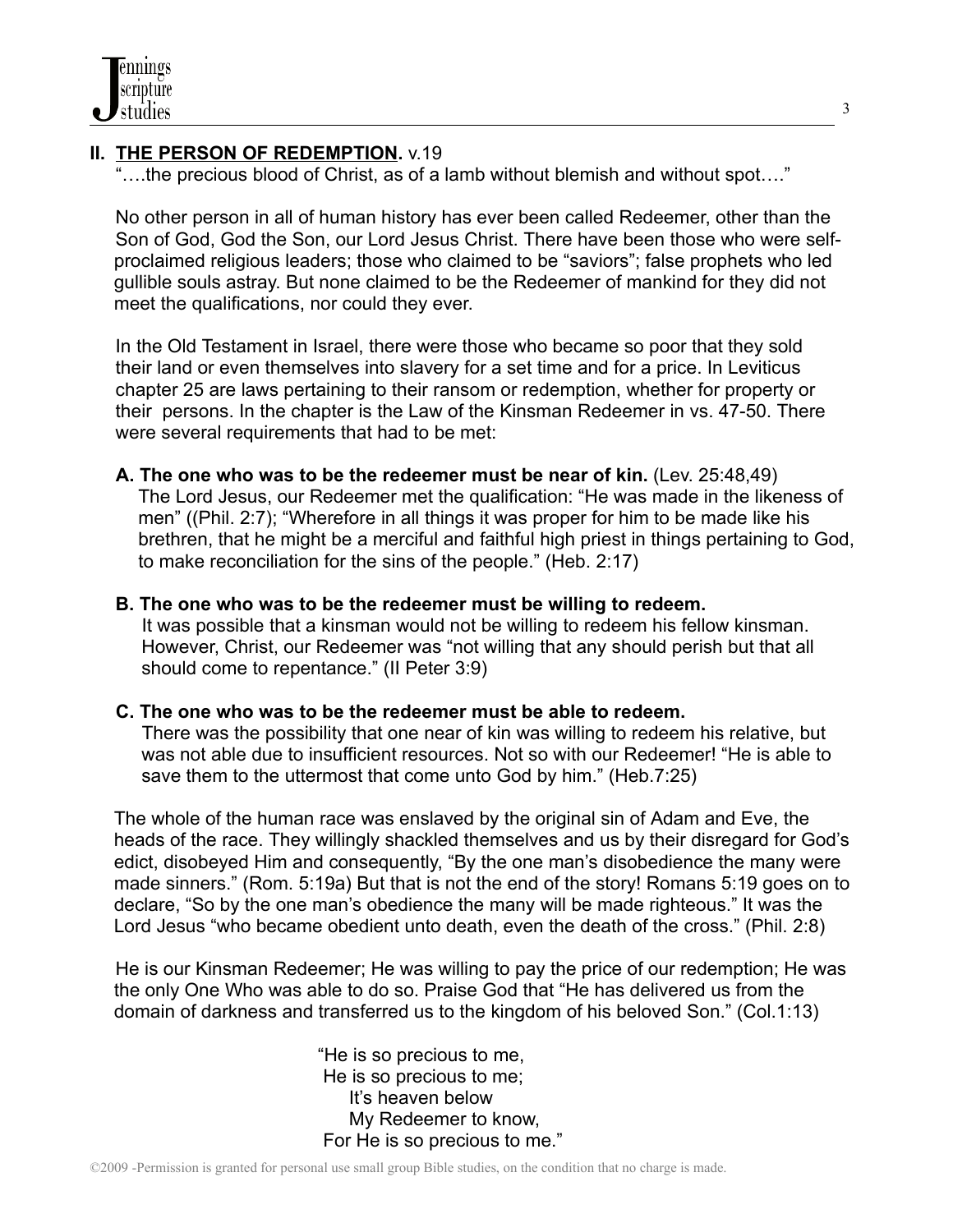## **III. THE PRICE OF REDEMPTION.** V.19

"….. the precious blood of Christ….."

## **A. The Price Was What God Specified.**

"Without the shedding of blood there is no forgiveness." (Heb.9:22) This is God's edict. Nothing that man can do can change it. There are those who deprecate the necessity of the sacrificial death of Christ and who champion a "bloodless religion" of good works. But it is "the blood of Jesus Christ His Son (that) cleanses us from all sin." (I John 1:7) It is Jesus Christ "who loves us and has freed us from our sins by his blood." (Rev.1:5)

Since when has the slave the prerogative to dictate his ransom price? He is in no position to argue. Freedom is his only hope and whoever is willing to pay the price for that freedom should receive his undying gratitude.

### **B. The Price Was Paid When Christ Died.**

*Notice the negative statement* - "….you were not redeemed with corruptible things, like silver or gold…." (v.18) All the resources of earth could not redeem one soul enslaved by sin.

*Notice the positive statement* - "but with the precious blood of Christ…." Consider carefully each of the following statements:

- It was not a deathless blood shedding. That is, our Redeemer did not shed His blood apart from dying. It is possible, of course, for one to bleed without dying.
- It was not a bloodless death. Death without shedding blood is most common. However, our Redeemer's death was a death resulting from His blood being shed.

Jesus is "the Lamb of God." As such He fulfills the type of the sacrificial lamb so often offered in the Old Testament. When Jesus appeared on the scene John said, "Behold! The Lamb of God who takes away the sin of the world!" (John1:29) That is a look backward into history. Now, a look forward into the future scene in heaven: "And they sang a new song, saying: 'You are worthy to take the scroll, and to open its seals; for You were slain, and have redeemed us to God by Your blood out of every tribe and tongue and people and nation." (Rev.5:9)

Let us read again the words, "the precious blood of Christ" in verse 19. The blood of Christ our Redeemer is precious to the Father Who sent His Son to shed His blood for our redemption; it is precious to the Son Who came from heaven's heights to the world's blights to shed His blood; it is precious to the Holy Spirit Who applies the blood to the believing sinner; it is precious to the sinner-slave who is redeemed by it!

## **CONCLUSION**

The divine process of redemption is the only remedy for sinner-enslaved captives. God's plan of redemption involved sending His Son to set the captives free by becoming the Lamb of